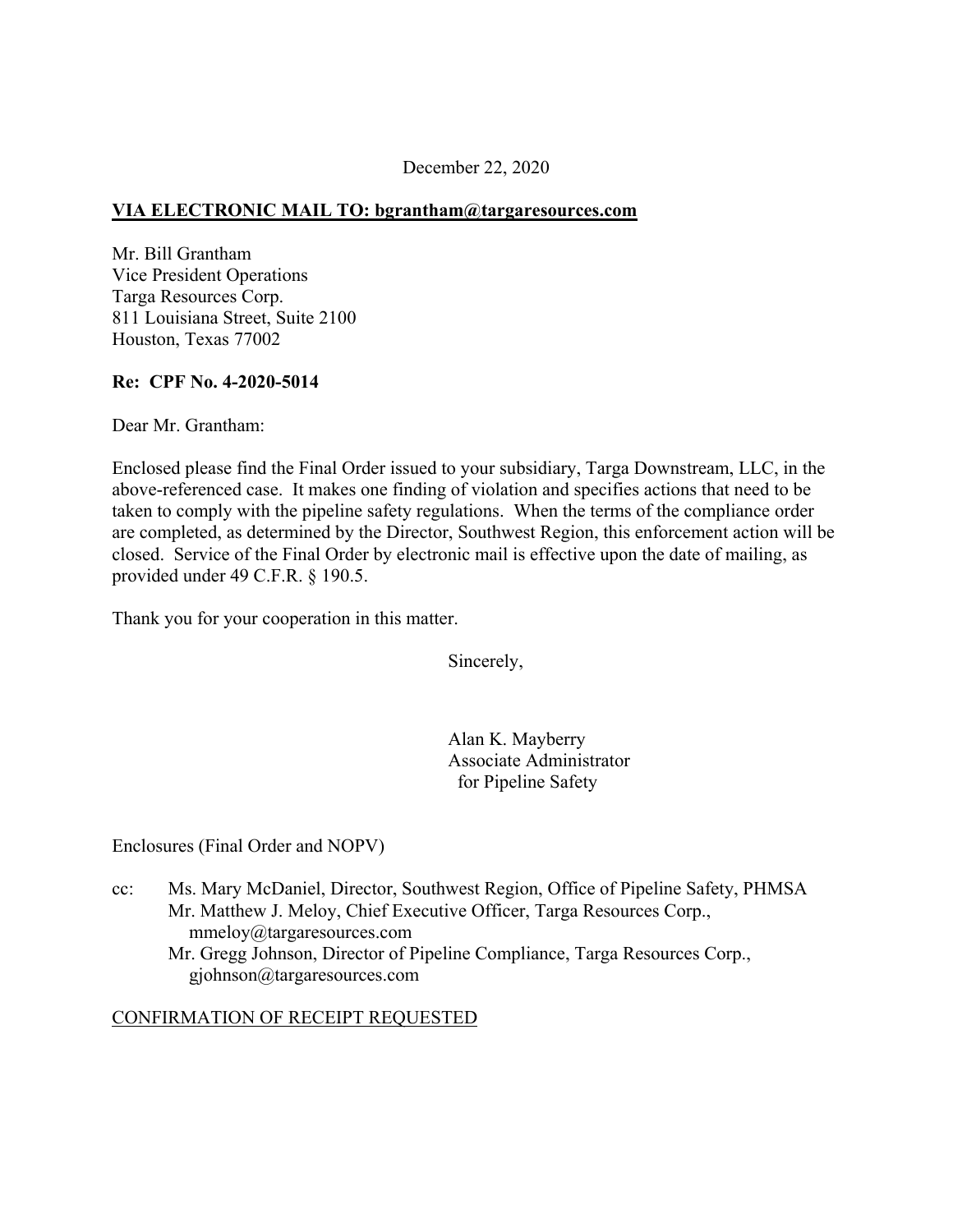# **U.S. DEPARTMENT OF TRANSPORTATION PIPELINE AND HAZARDOUS MATERIALS SAFETY ADMINISTRATION OFFICE OF PIPELINE SAFETY WASHINGTON, D.C. 20590**

**)** 

**)** 

**In the Matter of )** 

**Targa Downstream, LLC, ) CPF No. 4-2020-5014 a subsidiary of Targa Resources, Corp., ) )** 

**\_\_\_\_\_\_\_\_\_\_\_\_\_\_\_\_\_\_\_\_\_\_\_\_\_\_\_\_\_\_\_\_\_\_\_\_\_)** 

 $\mathcal{L}=\{1,2,3,4\}$ 

**Respondent. )** 

#### **FINAL ORDER**

On October 6, 2020, pursuant to 49 C.F.R. § 190.207, the Director, Southwest Region, Office of Pipeline Safety (OPS), issued a Notice of Probable Violation (Notice) to Targa Downstream, LLC (Respondent), a subsidiary of Targa Resources Corp. The Notice proposed finding that Respondent had violated the pipeline safety regulations in 49 C.F.R. Part 195. The Notice also proposed certain measures to correct the violations. Respondent did not contest the allegations of violation or corrective measures.

Based upon a review of all of the evidence, pursuant to § 190.213, I find Respondent violated the pipeline safety regulation listed below, as more fully described in the enclosed Notice, which is incorporated by reference:

49 C.F.R.  $\S$  195.402 (Item 1) – Respondent failed to establish the Maximum Operating Pressure (MOP) on its North Grand Prix System in accordance with its own Operations, Maintenance and Emergency Manual procedures.

This finding of violation will be considered a prior offense in any subsequent enforcement action taken against Respondent.

# **COMPLIANCE ORDER**

Pursuant to 49 U.S.C. § 60118(b) and 49 C.F.R. § 190.217, Respondent is ordered to take the actions proposed in the enclosed Notice to correct the violation. The Director may grant an extension of time to comply with any of the required items upon a written request timely submitted by the Respondent and demonstrating good cause for an extension. Upon completion of the ordered actions, Respondent may request that the Director close the case. Failure to comply with this Order may result in the assessment of civil penalties under 49 C.F.R. § 190.223